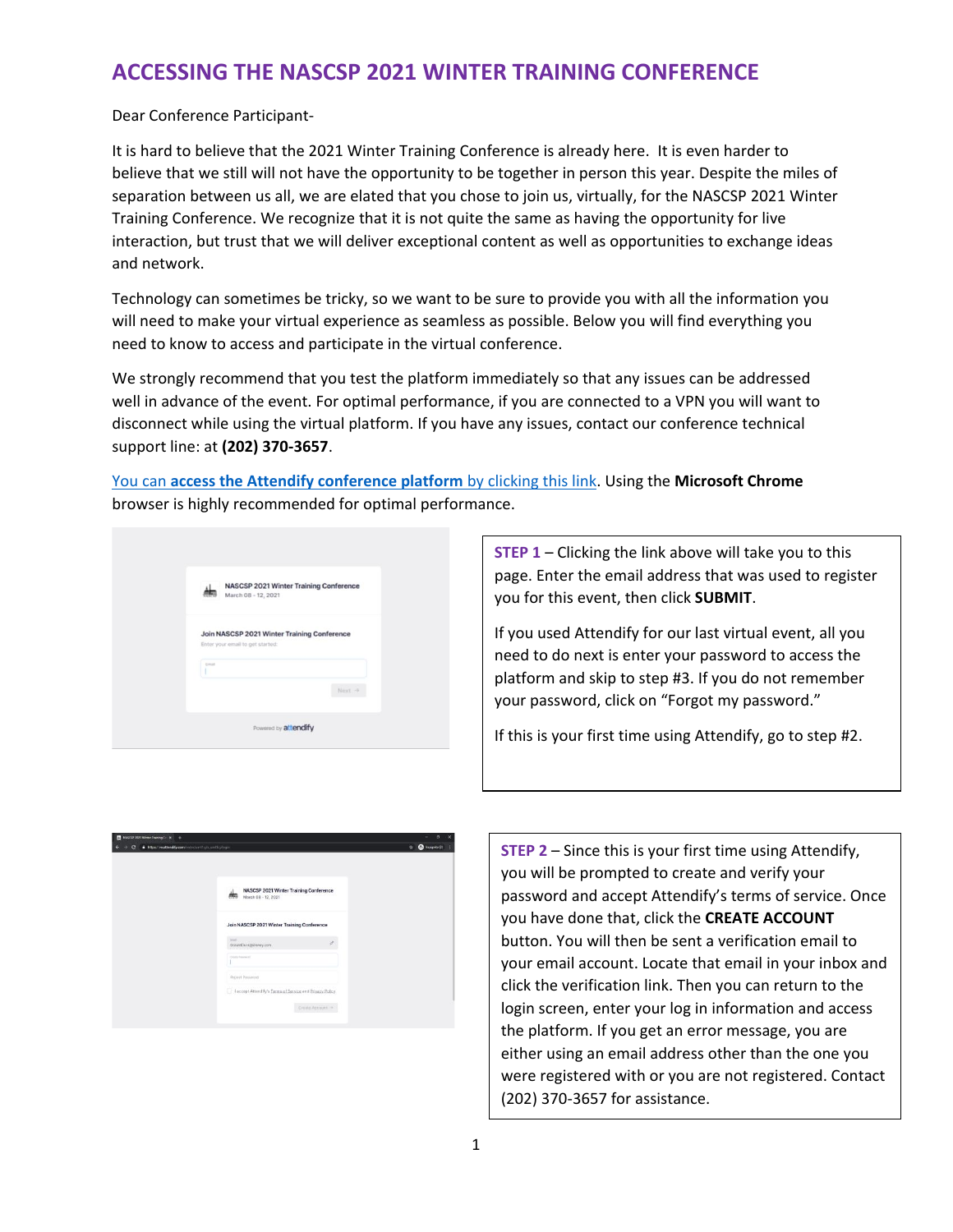## **ACCESSING THE NASCSP 2021 WINTER TRAINING CONFERENCE**



**STEP 3** – After successfully entering or creating a password, you will be granted access to the platform. In the upper right-hand corner, there is a drop down. Please complete/update your profile. Providing more details will help enhance the interactive conference experience.



**STEP 4** – After successfully creating your profile, you will be taken into the Town Hall screen shown on the right. Attendify's virtual experience starts on the Town Hall page, which is the first screen you'll see when logging in. From Town Hall, attendees can access all the conference platform features. Below is an overview of some of the main features:

#### **FEATURE OVERVIEW**

- **Activity Stream** is where attendees can communicate with each other, post photos, messages, comment and like other posts, and more. Think of it as your conference Facebook page.
- **Community** allows you to view and interact with all conference participants. Here you can view attendee profiles and send private messages/chat.
- **Live Sessions** is where attendees can view the conference schedule for the week and access the conference live streams. At the appointed time, just navigate to the day, locate the session you want to attend and click. **NOTE:** When entering a live conference session, be sure to select "**JOIN IN ZOOM APP**" (not "**JOIN HERE**") for optimal functionality.
- **Recorded Forums** is where attendees can access the CSBG and WAP pre-recorded sessions. These can be viewed at your leisure.
- **Speakers** give attendees access to all conference presenters, their contact information, bios, and lists all the sessions in which a presenter will be participating.
- **NEW FEATURE ALERT! Sponsors/Exhibitors** is where you will get more information on our conference sponsors/exhibitors. Please be sure to visit our sponsors/exhibitors. There is a new feature called MEET NOW that will enable you to have live 1:1 contact with our exhibitors/sponsors. Just click on their profile and choose the video or text option under Meet NOW.